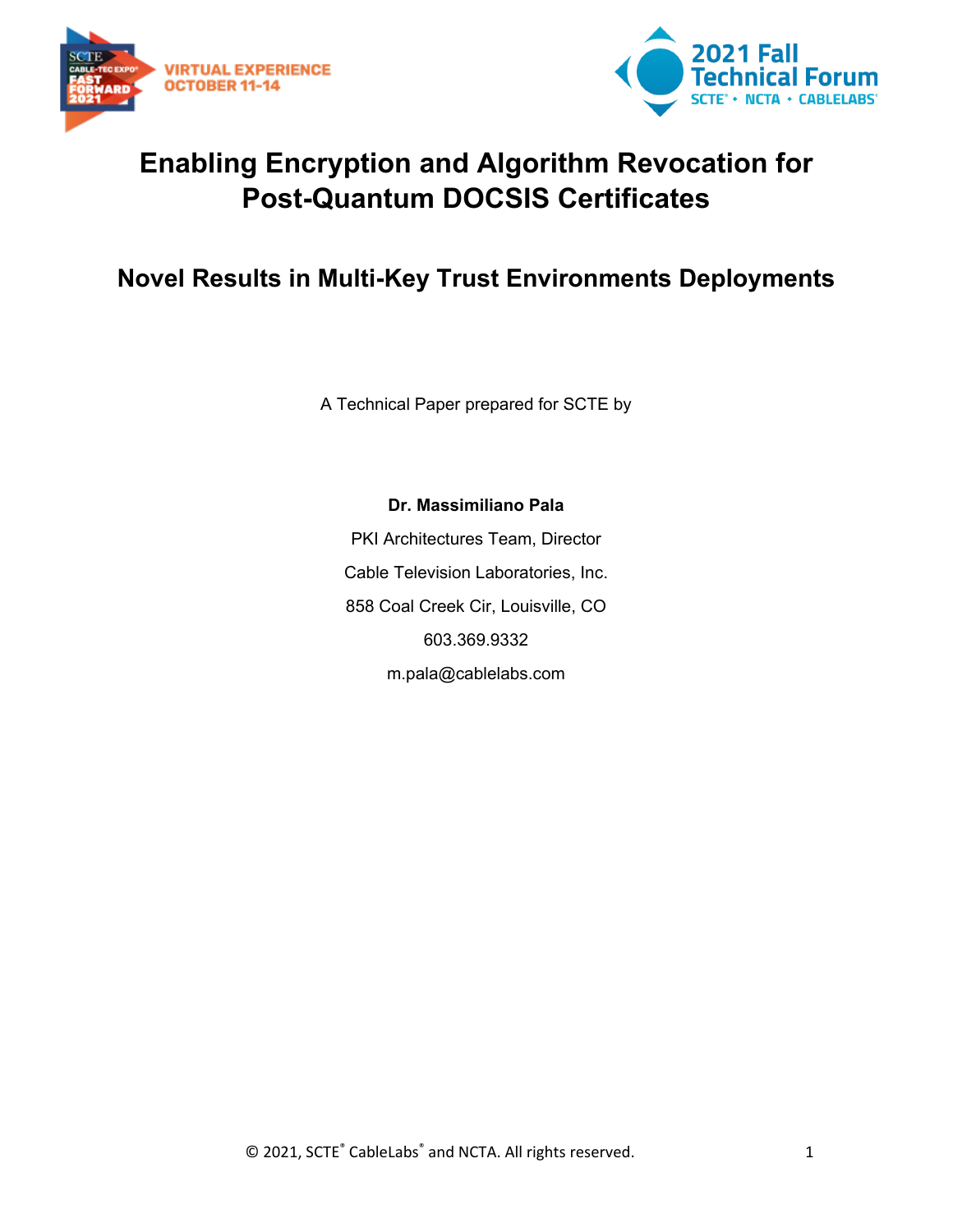



# **Table of Contents**

#### **Title Page Number** 1. [Introduction..........................................................................................................................................](#page-2-0) 3 2. The Post-Quantum Cryptography Landscape [....................................................................................](#page-3-0) 4 2.1. [The Hidden Subgroup Problem \(HSP\) and Factoring Keys](#page-3-1) .................................................. 4 2.1.1. [Groups, Cosets, and H-Periodic functions.............................................................](#page-3-2) 4 2.1.2. [The Hidden Subgroup problem and classic cryptography.....................................](#page-3-3) 4 2.1.3. [The Dihedral Hidden Subgroup problem and Lattices...........................................](#page-4-0) 5 2.2. [Quantum-Resistant Cryptograpy............................................................................................](#page-5-0) 6 3. Multi-Keys Trust Environments [...........................................................................................................](#page-6-0) 7 3.1. Current Limitations [.................................................................................................................](#page-6-1) 7 4. [Composite Crypto vs. Combined Crypto.............................................................................................](#page-8-0) 9 4.1. [Advanced Key Structures.....................................................................................................](#page-9-0) 10 4.2. [A Deterministic Algorithm for Multi-Key Signature Validations](#page-10-0) ............................................ 11 5. [Algorithm Revocation Via CRLs and OCSP Responses](#page-11-0) .................................................................. 12 5.1. Policy Authorities as Sources of Trust [.................................................................................](#page-11-1) 12 5.2. [Algorithm Revocation vs. Certificate Revocation.................................................................](#page-12-0) 13 5.3. [Algorithm Revocation and Multi-Key Environments.............................................................](#page-12-1) 13 5.4. [Key Configuration Revocation..............................................................................................](#page-12-2) 13 5.5. Deprecating the use of multi-key certificates [.......................................................................](#page-14-0) 15 6. Solving the Multi-Key Encryption Conundrum [..................................................................................](#page-14-1) 15 6.1. [Encryption, Certificates, and Multiple Algorithm Support.....................................................](#page-14-2) 15 6.2. [More Efficient Encryption Process with Multi-Key Certificates](#page-15-0) ............................................ 16 7. [Conclusions and Future Work...........................................................................................................](#page-16-0) 17 Abbreviations [..............................................................................................................................................](#page-16-1) 17 [Bibliography & References..........................................................................................................................](#page-17-0) 18

# **List of Figures**

| <b>Title</b> | <b>Page Number</b> |
|--------------|--------------------|
|              |                    |
|              |                    |
|              |                    |

# **List of Tables**

| <b>Title</b> | Page Number |
|--------------|-------------|
|              |             |
|              |             |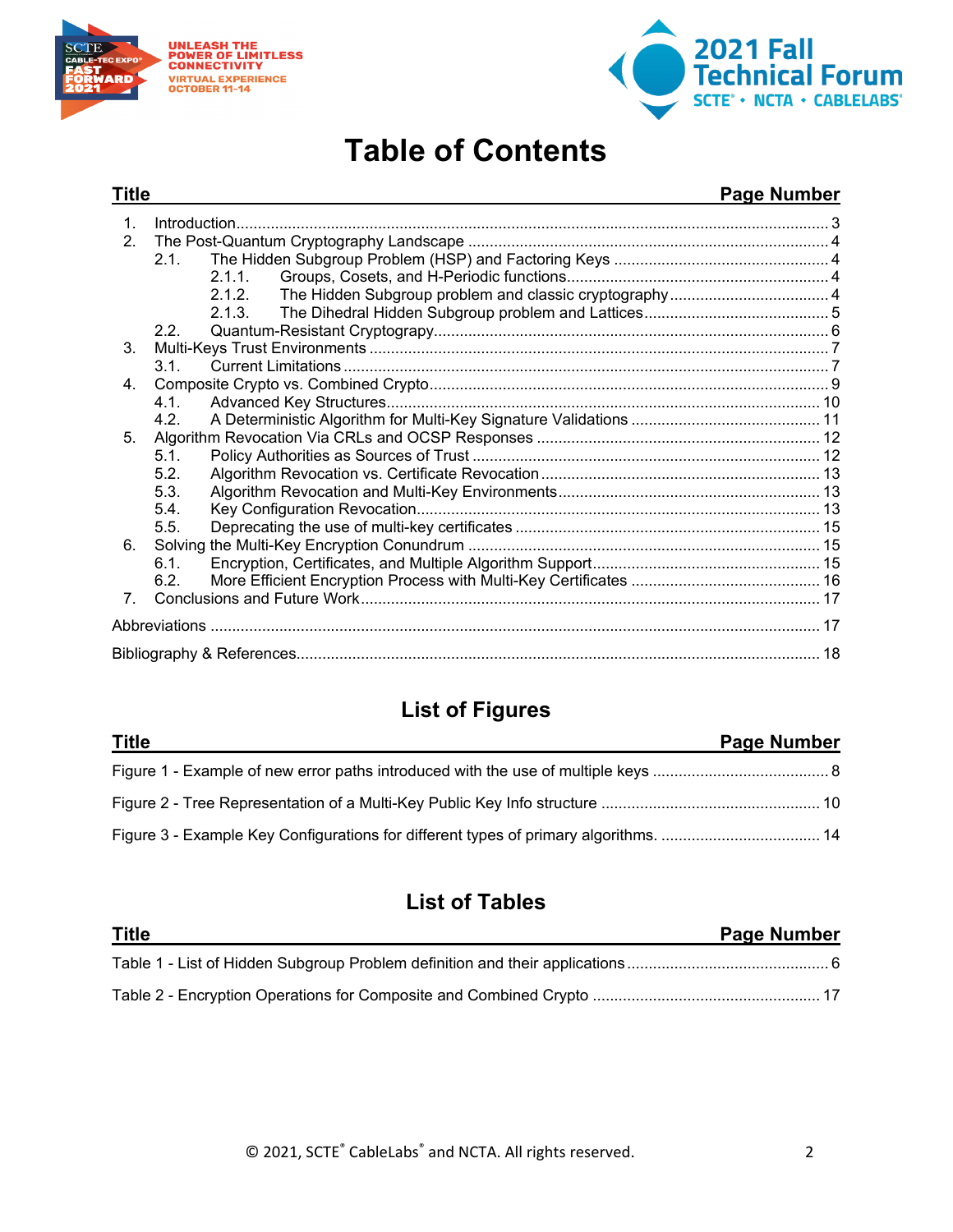



# **List of Equations**

| <b>Title</b> | <b>Page Number</b> |
|--------------|--------------------|
|              |                    |

# <span id="page-2-0"></span>**1. Introduction**

The cryptography world is going through a revolution. As new computation paradigms emerge and rapidly advance, like quantum computing (QC), the broadband industry needs to start planning how it will address the new security threats that are on the horizon.

Most of the public key cryptosystems like RSA [Rsa16] or ECDSA [Ec05] will not be considered secure when (and if) a large quantum supercomputer is ever built. For the broadband industry this means that, because of the dependency on X.509 [X509] certificates and the RSA algorithm, to provide devices with secure and verifiable identities, the protocols that are used today, e.g. DOCSIS® protocols [Doc31; Doc40], will need to support new algorithms and identities. In fact, network elements like cable modems or Remote PHY (R-PHY) nodes [RPhy18] use, today, their RSA private key and associated certificates chain to prove they are a legitimate and registered entity on the network. To continue to benefit from the security and usability advantages of public-key cryptography (PKC), the broadband industry must provide a mechanism for transitioning to quantum-resistant solutions *in a cost-effective manner*. Although our previous results on Composite Crypto (or Hybrid certificates) provided a promising path forward for the deployment of multiple keys associated with a single identity, our work still left some important questions. For example, an area that was still left to be explored was how to handle complex crypto policies for algorithm validation and deprecation. Because of these limitations, encryption was also left out of scope.

This paper describes our new results in multi-key environments that address the open issues from our previous work and update its technical details [Pala04]. Specifically, in this work we extend the initial proposal and introduce the explicit separation of "AND" and "OR" logic operations across the multi-key signature components. Additionally, our work enables encryption for multi-key certificates (e.g., for S/MIME or document multi-signing purposes) that was, up to now, still an open problem. Together with these important results, this paper also describes our proposal for algorithm revocation and how we leverage the details of X.509 certificates' public key structures together with extensions in CRLs and/or OCSP responses to provide a dynamic, centrally managed, and easy to deploy algorithm revocation mechanism.

The rest of the paper is organized as follows: Section 2 provides an overview of the current landscape of Post-Quantum (PQ) cryptography and how it addresses the quantum threat. Section 3 describes the composite crypto solution and highlights current limitations of multi-key certificates when it comes to validations or encryption; Section 4 describes the new results that stem from the introduction of Combined Crypto alongside Composite Crypto; Section 5 provides the details on our algorithm revocation mechanism. Section 6 addresses the multi-key encryption conundrum and, finally, Section 7 provides our conclusions and envisioned future work.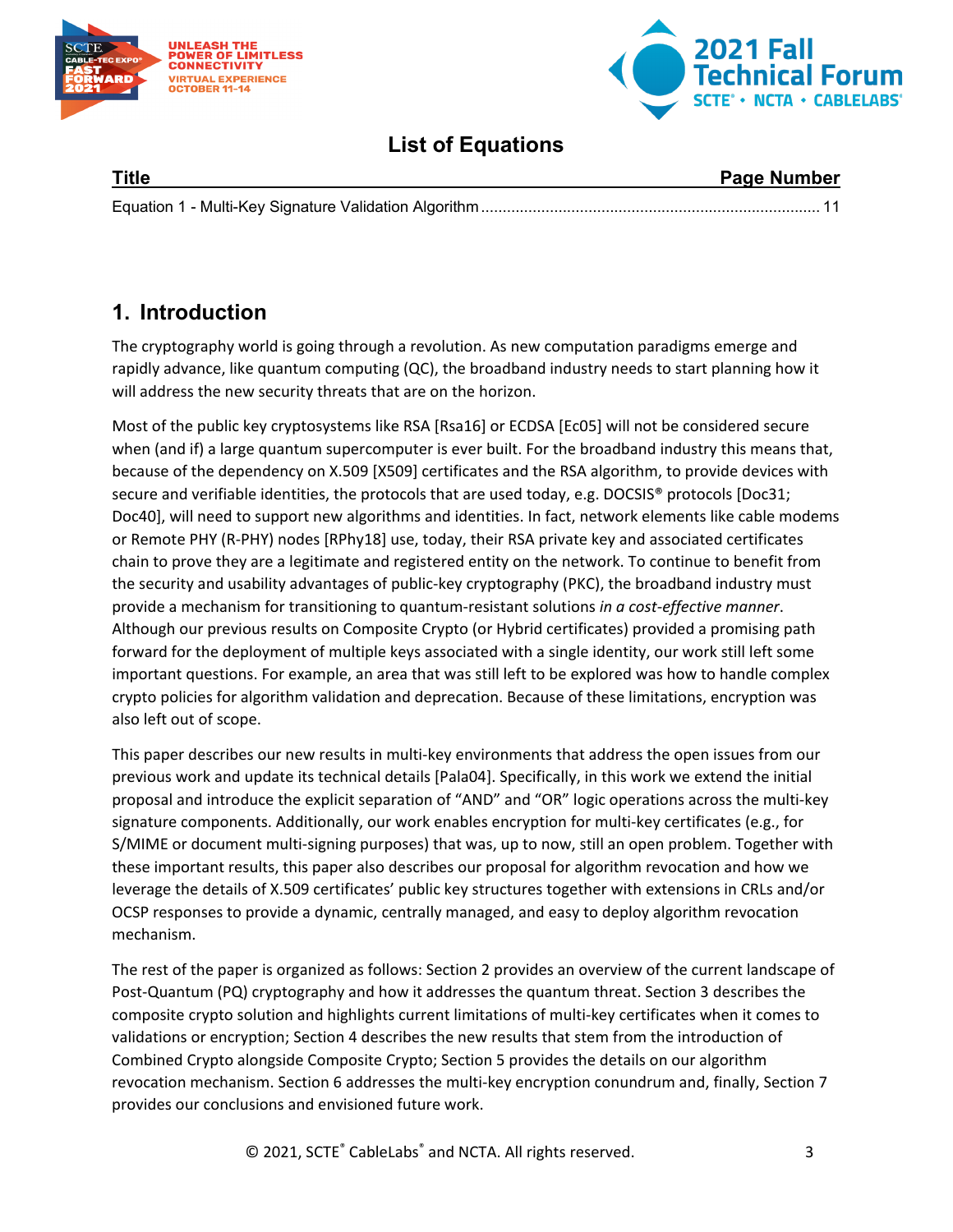



# <span id="page-3-0"></span>**2. The Post-Quantum Cryptography Landscape**

Although the standardization process that is currently undergoing at NIST has not yet completed, there are interesting trends and practical long-term considerations for PQ algorithms deployment within the broadband industry that we can already highlight.

In order to understand how the new algorithms address quantum resistance, it is important to look at the principles behind solving the Hidden Subgroup Problem (or HSP) and how quantum computers can leverage superposition, entanglement, and interference to efficiently solve HSP for relevant domains.

# <span id="page-3-1"></span>**2.1. The Hidden Subgroup Problem (HSP) and Factoring Keys**

When it comes to the link between "classic" cryptography, like RSA or ECDSA, and quantum-based factorization algorithms, such as the one proposed by Schorr, it is not always easy to understand how periodicity comes into play and how post-quantum algorithms address quantum-resistance.

In this section we provide a qualitative explanation of HSP for the classic and post-quantum use-cases by introducing group theory concepts and their intersection with cryptography.

## *2.1.1. Groups, Cosets, and H-Periodic functions*

<span id="page-3-2"></span>With the use of modular arithmetic, a cornerstone in modern cryptography, we introduce, de facto, periodicity in the form of cyclic groups. These mathematical constructs consist of a set (e.g., "integers mod N") and a binary operation that takes two inputs and generates outputs in the same set:

 $G \times G \longrightarrow G$ 

A group is characterized by three fundamental properties: (a) associativity, (b) a neutral element, and (c) all elements in the group have an inverse. Commutativity is not a core characteristic of a group and this, specifically, is a key differentiator when looking at quantum-resistance as explained in the rest of this section. A commutative group is also called an Abelian group.

When it comes to group theory, there are two definitions that must be well understood: subgroups and cosets. A subgroup H of a group G is defined as a group that still satisfies the group properties and is generated by one or more elements of the group (e.g., "h"). A coset is a similar concept to a subgroup in the sense that it can be seen as "translated" subgroups with respect to an element of the group G. For example, given a subgroup H generated by two elements ( $h_1$  and  $h_2$ ) and a third element "x" in the group G, the "coset of H with representative x (element of G)" is generated by applying all the permutations starting from the element "x" instead of starting from the neutral element.

The definition of H-periodic functions is strictly connected to the definition of cosets. When a function maps the values of a group to a set, it is said to be H-periodic (H is a subgroup) if, for all cosets xH, the value of the function is the same on all the elements in xH and differs on all elements of the other cosets.

# *2.1.2. The Hidden Subgroup problem and classic cryptography*

<span id="page-3-3"></span>The solution to HSP over specific groups can lead to breaking classic and post-quantum cryptography by leveraging the ability of a quantum computer to efficiently find the period of the underlying H-periodic function.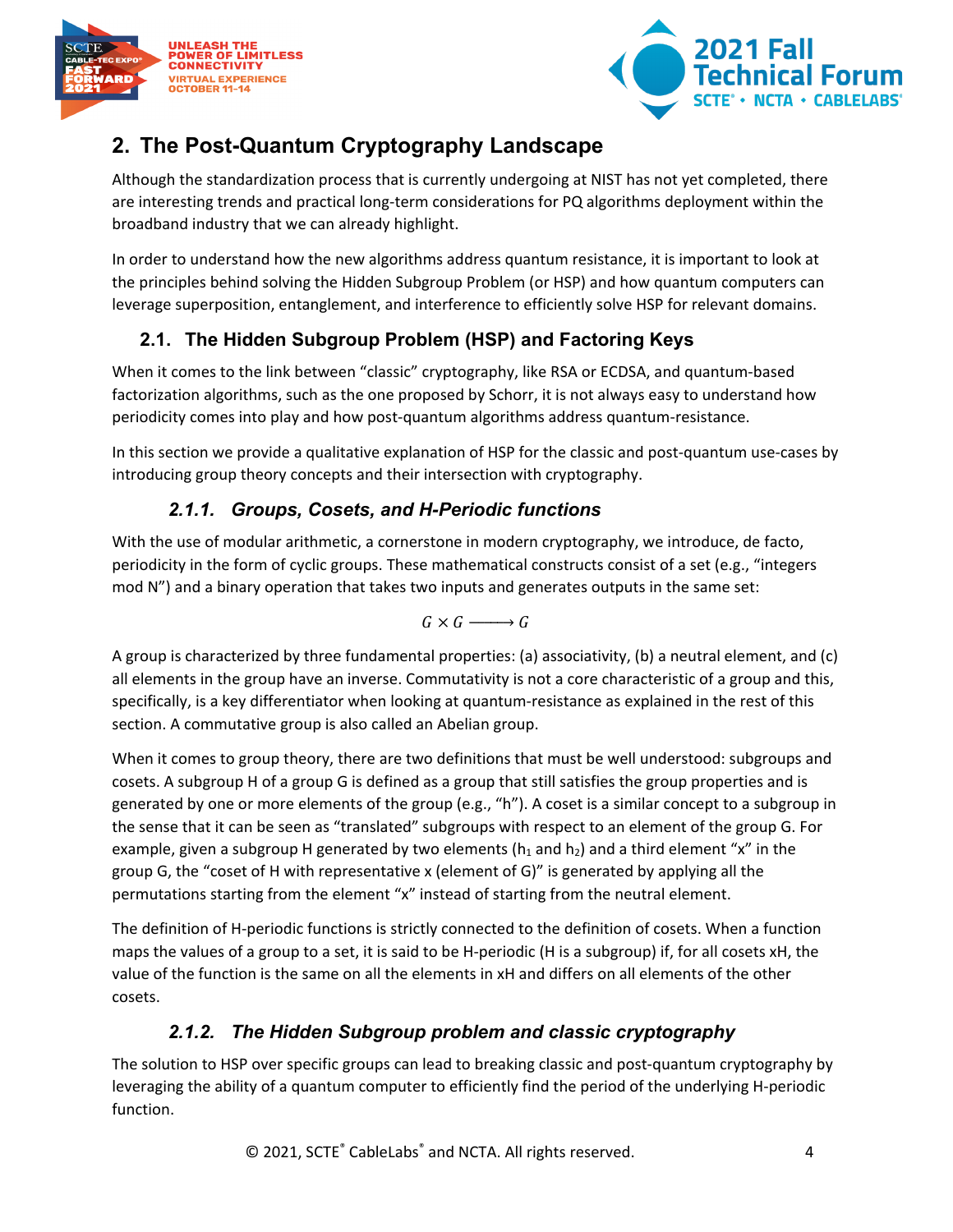



An example of this approach is explained in the famous Schor's paper from 1997 [Shor97]. In his work, Shor teaches us how to use quantum computers to efficiently implement the period finding function which is at the core of the factorization problem. In the case of "classic" algorithms, like the RSA or ECDSA, the underlying groups are commutative and, therefore, easier to deal with. For example, the group definition for the RSA case is G<sub>RSA</sub>= ( $\mathbb{Z}_N$ , +), while G<sub>ECDSA</sub>= ( $\mathbb{Z}_N$  x  $\mathbb{Z}_N$ , +) provides the definition for the ECDSA one. The commutative property of these groups allows us to use the Fourier analysis on Abelian groups by using the Quantum Fourier Transform operation. In the RSA case, for example, given access to the function  $f$  that computes exponentiation modulo  $n$ , the factorization problem can be reformulated as finding a generator of the subgroup  $H = \varphi(n)\mathbb{Z} \in \mathbb{Z}$ , where  $\varphi(n)$  is the group order and  $\mathbb{Z}/n\mathbb{Z}$  is the set of integers modulo n. We can then use the function f as the oracle function for the subgroup H as:

$$
f\colon\mathbb{Z}\to\mathbb{Z}/n\mathbb{Z}:x\mapsto a^x mod\;n
$$

Once the generator  $\varphi(n)$  is found through repeated sampling, computing the factorization of n can be accomplished by using the greatest common divisor (GCD) technique to find the non-trivial factors from the measurements.

### *2.1.3. The Dihedral Hidden Subgroup problem and Lattices*

<span id="page-4-0"></span>An interesting group that is relevant for post-quantum cryptography is the symmetry group. This group is defined as the set of all the possible elements permutations  $\pi$  (i.e., N-1 rotations, N reflections, and the neutral element) together with the functional composition operation. The neutral element is, in this case, the permutation that maps everything to itself, i.e., the identity element.

When looking at post-quantum algorithms and their relationship with HSP, we need to start from Regev's 2002 work on HSP. In his paper on Quantum Computation and Lattice Problems [Reg02], Regev shows how a solution to the Unique Shortest Vector Problem (SVP) can be obtained under the assumption that an algorithm that solves the hidden subgroup problem on the dihedral group by coset sampling exists. Regev's work demonstrates the equivalence between solving SVP on lattices and solving HSP on the dihedral group. The main difference with the classic use case is the fact that the group (i.e., domain and operation) for which a solution of the HSP is needed are non-commutative. As a reminder, the dihedral subgroup is a subset of all the permutations that are automorphisms (or symmetries) of the N-cycle (i.e., all the permutations that preserve the structure of the N-sided regular polygon) which include rotations and reflections. The Hidden Subgroup Problem for the dihedral subgroup can be defined as "given an H-periodic function, find H (or find the generators of H)".

Although also in the noncommutative subgroup problem the use of the Fourier analysis is at the center of efficient quantum-based solution, the difficulties of performing it on noncommutative groups makes the noncommutative version of the problem very challenging. Ettinger and Høyer [HeHø04] showed that efficiently solving the HSP for noncommutative groups is possible. More precisely, they show that it is possible to obtain sufficient statistical information about the hidden subgroup with a polynomial number of queries (similarly to the "classic" use case) … However, no known efficient algorithm exists that can leverage this information to find the generator for the subgroup. In their paper, Ettinger and Høyer state: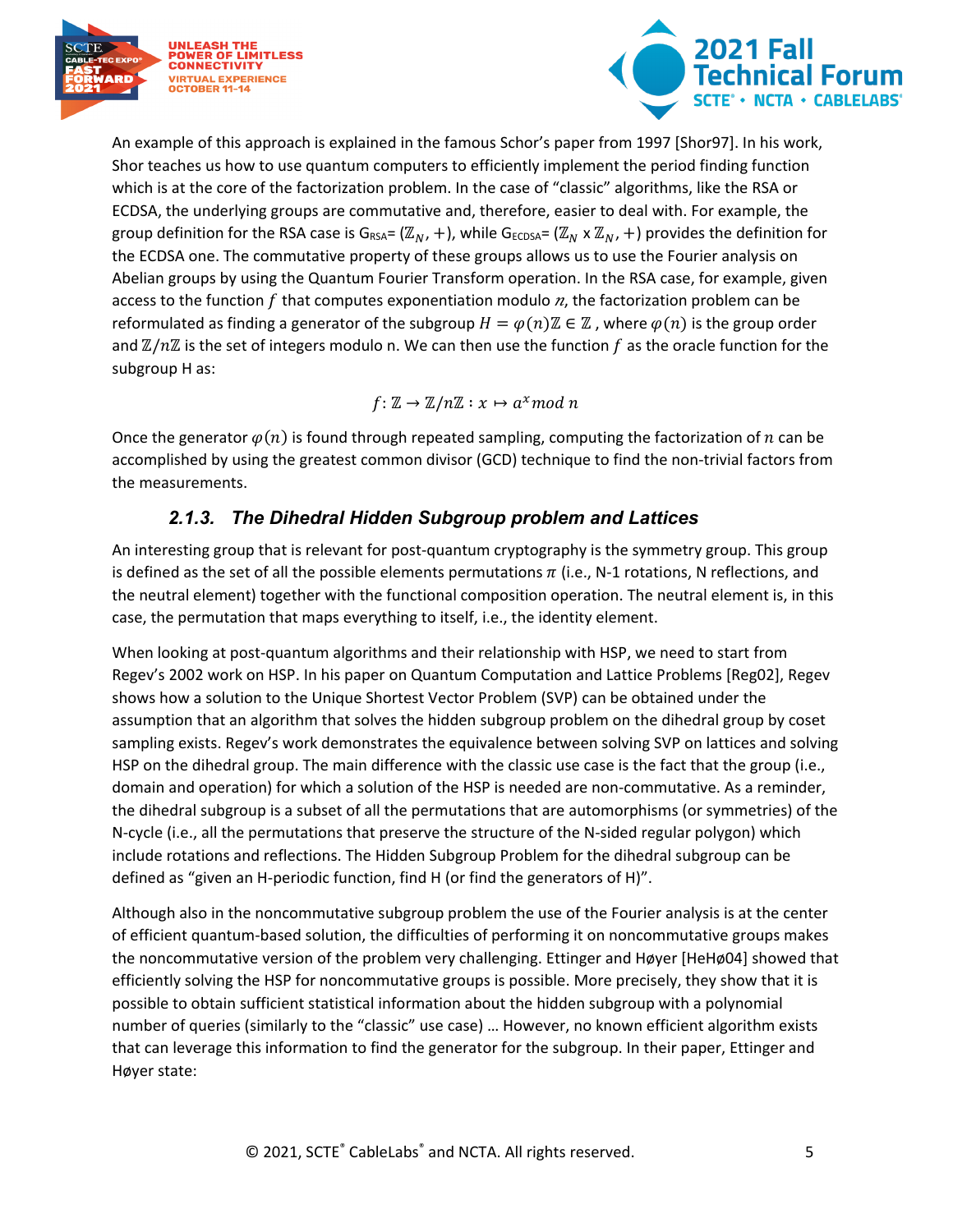



*"Our main result is that there exists a quantum algorithm that solves the dihedral subgroup problem using only a linear number of evaluations of the function which is given as input [...] However, we hasten to add that our algorithm does not run in polynomial time. […] the algorithm applies a certain quantum subroutine a linear number of times […]. We know how to find the subgroup from the data in exponential time, but we do not know if this task can be done efficiently."*

The original algorithm from Kuperberg from 2003 to solve HSP on the dihedral group runs in subexponential time  $\widetilde{O}(3^{\sqrt{2\log_3 N}})$ . Known improvements on these constructions are due to Regev [Reg04] and again Kuperberg [Kup13] where the total computation time is estimated to be  $\widetilde O(2^{\sqrt{2\log_2 N}})$ . [Table 1](#page-5-1) provides the group details (i.e., domain and operation) and specific application of HSP for different groups and well-known applications. For example, solving the HSP for the group of the integer numbers domain ( $\mathbb{Z}_N$ ) with the addition (+) operation and (0) as the neutral element can be used in RSA factorization, while ECDSA and El-Algamal algorithms can be broken by solving the HSP for the group identified by the  $\mathbb{Z}_N \times \mathbb{Z}_N$  domain with the addition (+) operation. In this case, the operation is the component-wise addition, and the neutral element is the pair (0,0).

<span id="page-5-1"></span>

| <b>HSP Group</b>                   | Operation                                             | Application                              |
|------------------------------------|-------------------------------------------------------|------------------------------------------|
| ${0,1}^n$                          | XOR                                                   | Simon's Algorithm                        |
| $\mathbb{Z}_\mathrm{N}$            | $+$ mod N                                             | Period Finding Function                  |
| $\mathbb{Z}_\mathrm{N}$            | +                                                     | Shor's Factoring Algorithm (RSA)         |
| $\mathbb{Z}_N \times \mathbb{Z}_N$ |                                                       | Shor's Discrete Logs (ECDSA, El Algamal) |
| "Dihedral Group"                   | Composition of Symmetries<br>(rotations, reflections) | Approximate SVP (and CVP)                |

| Table 1 - List of Hidden Subgroup Problem definition and their applications |  |  |  |  |  |
|-----------------------------------------------------------------------------|--|--|--|--|--|
|-----------------------------------------------------------------------------|--|--|--|--|--|

### <span id="page-5-0"></span>**2.2. Quantum-Resistant Cryptograpy**

As we have seen, lattice-based cryptography does not come, so far, with efficient algorithms, quantum or classic, that can solve the underlying problem efficiently. That is why some of the most promising algorithms that are still present in the final round of the NIST competition are lattice-based. These mathematical objects are, in practice, regular collection of equally spaced vectors or points. In other words, lattices are regular arrays (or grids) of points that are generated by a combination of basis vectors. Lattice-based cryptography properties are rooted in the hardness of solving certain topological problems for which we do not have an efficient algorithm for, like finding the Shortest Vector Problem (SVP) or the Closest Vector Problem (CVP) given a specific basis for the lattice. Algorithms like Falcon [Fa17] or Dilithium-Crystals [Di17] fall in this category and produce the smallest authentication traces overall (i.e., signatures range from 700 bytes to 3300 bytes).

Another class of algorithms to keep an eye on is the Isogenies-based ones. These algorithms use a different structure than lattices and have been proposed for key-exchange algorithms, namely Key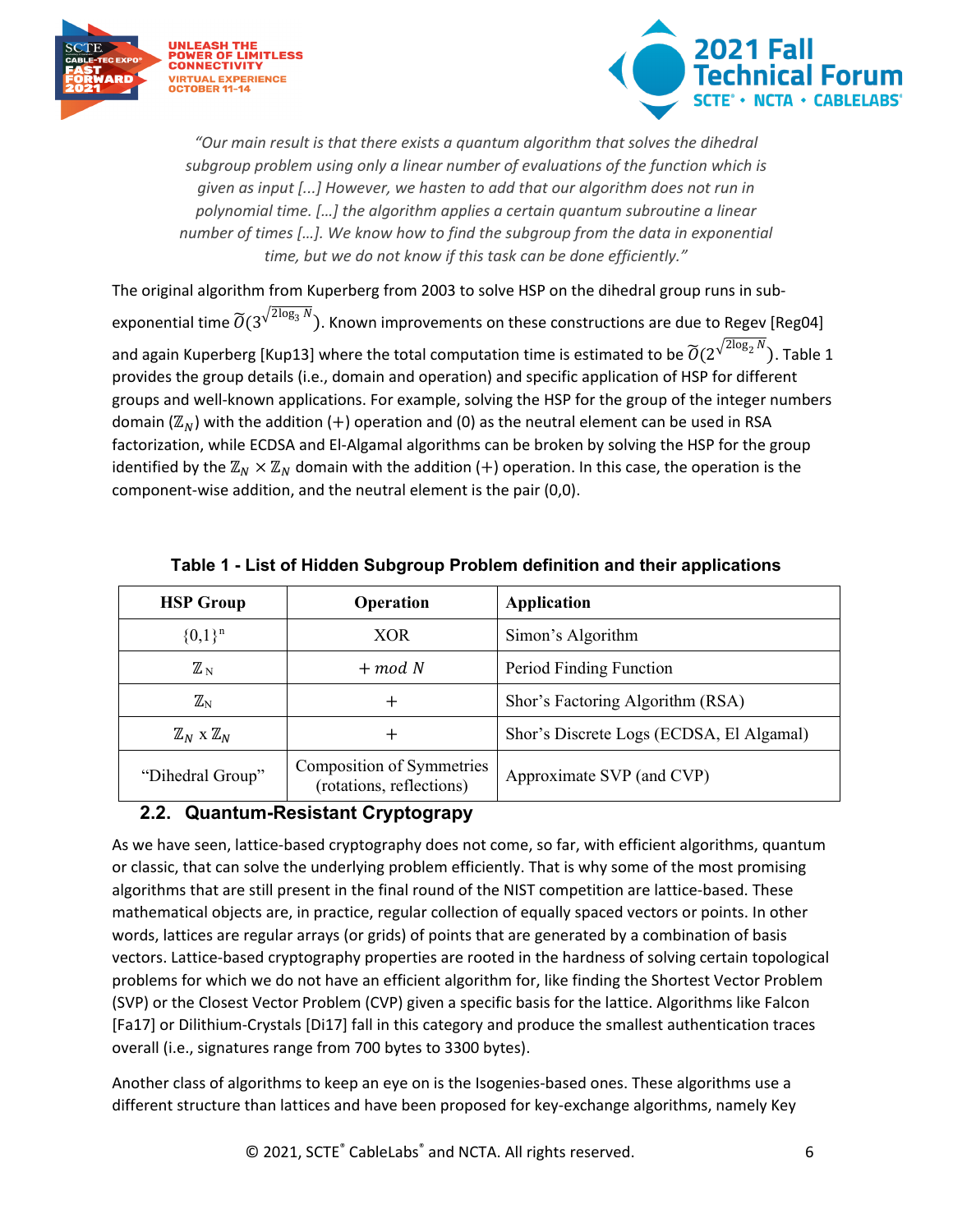



Encapsulation Mechanisms or KEMs. Specifically, isogeny-based cryptography combines morphisms (or isogenies) among elliptic curves to provide Perfect Forward Secrecy (PFS) properties. Although Isogenybased cryptography is computationally very heavy, it uses the shortest keys in the post-quantum algorithm landscape. SIKE is an example of such a class of algorithms.

Together with these two classes of algorithms, there is another type of algorithm that should be kept in our minds as a possible alternative: hash-based signature schemes. These algorithms rely on very different security property and data structures that are not tractable via HSP. The main issue with stateless hash-based schemes is the size of signatures: the lack of structure in the data comes at the expense of very large cryptographic signatures (although public keys are extremely small). Although the size of signatures hinders, today, their adoption, the security of this class of algorithms is not affected by advancements in HSP solving for non-commutative groups. A well-known hash-based algorithm that will probably be re-included in the NIST standardization process because of its security properties is SPHINCS+ [Sp15].

# <span id="page-6-0"></span>**3. Multi-Keys Trust Environments**

X.509 certificates have, so far, been used to link one public key to a single identity. This is true for Trust Anchors (or TAs), Intermediate CAs (or ICAs), and End-Entities (or EE). However, because the encoding of public key data structures inside certificates depends solely on the specific OID used to identify them, the inner BIT STRING that encodes the key value can be re-engineered to accommodate for any data structure. In our original work that was presented at SCTE Tech Expo 2020, we used the algorithm agility feature built in into X.509 certificates and defined a new OID to identify a key structure which implements a SEQUENCE of SubjectPublicKeyInfo structures. Each of the structures in the Composite Key encodes a specific public key which encompass the algorithm identifier together with parameters and the key value.

Practically, when a compositeSignatures schema is used to encode multiple signatures at once, the value for the algorithm identifier associated with the signature is defined as follows:

```
compositeSignatures OBJECT IDENTIFIER ::= {iso(1) identified-organization(3)
              dod(6) internet(1) private(4) enterprise(1) OpenCA(18227) 11 }
```
The compositeSignatures identifier is used to identify the type of signature, and the corresponding value, encoded in the signatureValue field, contains multiple signatures and associated parameters. Each of these individual SignatureInfo entries carry the information about one of the signatures applied to the certificate in the same order the corresponding public keys appear in the multi-key issuer's certificate.

### <span id="page-6-1"></span>**3.1. Current Limitations**

When we first drafted the public release of Composite Crypto, there were still few unresolved issues that were associated with the use of multiple keys in a single certificate. The main issues were related to (a) handling error conditions when only some of the signatures are reported to be bad, (b) the complexity of enabling encryption in multi-key environments, and (c) how to handle ecosystem-wide algorithm revocation.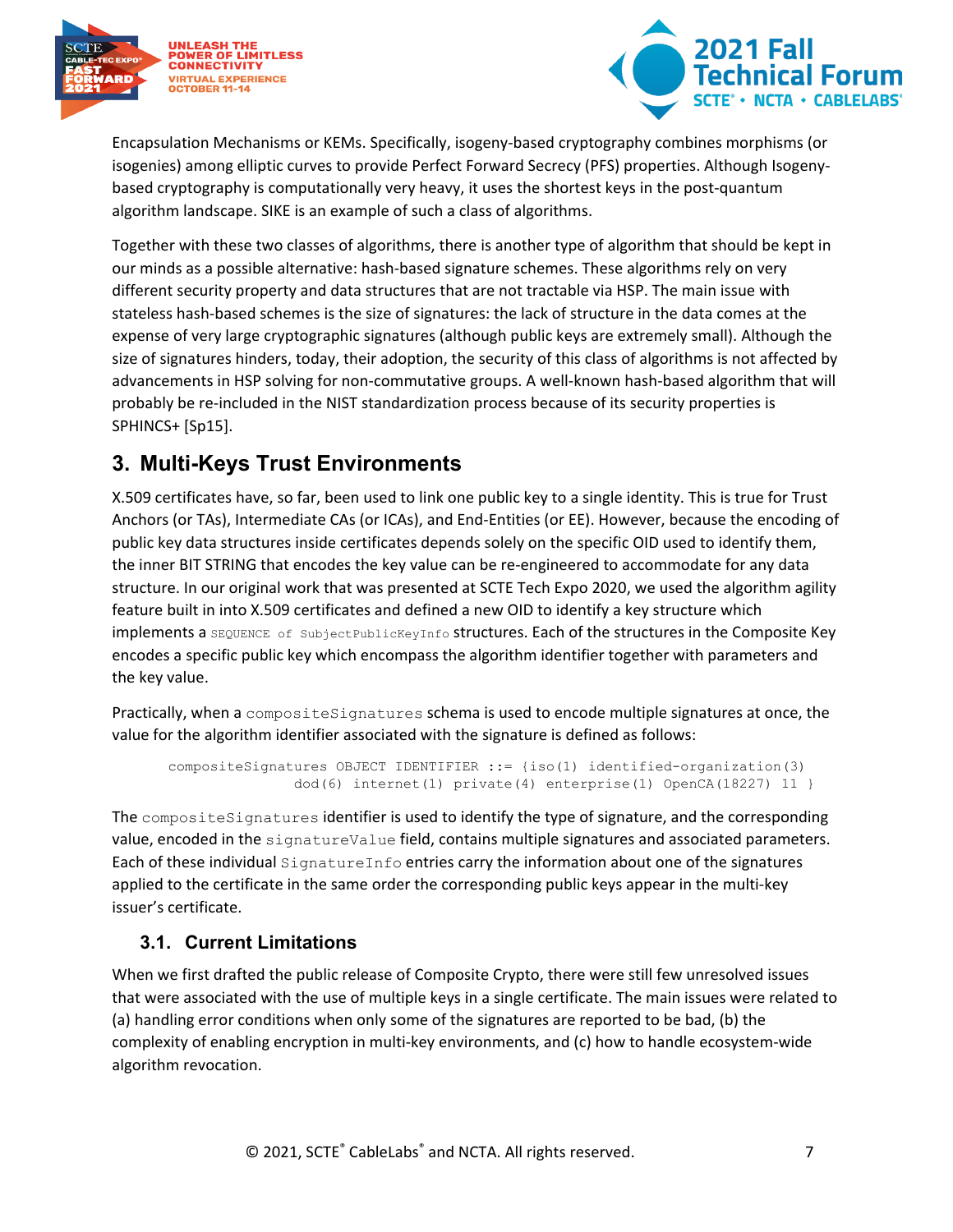



At the time of publication, specifically, some argued that, although using multiple keys of different type is a valuable feature (not only when it comes to backward compatibility or future-looking deployments), the complications introduced from the use of multiple keys to validate a single object required the deployment of some complex validation policy and additional infrastructure elements. At the same time, a second argument against the standardization of multi-key certificates was related to the impracticality of modifying current crypto libraries to accommodate for new types of error conditions and API changes. A final argument against our idea was based on the difficulty of guaranteeing the correct distribution of validation policies across entire ecosystems, like the broadband one, without the need for deploying additional infrastructure elements.



#### **Figure 1 - Example of new error paths introduced with the use of multiple keys**

<span id="page-7-0"></span>[Figure 1](#page-7-0) sketches an explanatory error scenario where a composite signature, in this case on a certificate, has only one valid signature component. In our original work, the decision about the overall validity of the signature was left to the crypto library. This ambiguity posed a serious issue for consistency in how applications deal with these new mixed error states. In some scenarios, you want the possibility for the components of a composite signature to be "alternatives" so that a relying party can use the keys they prefer and/or understand (any of the signatures are equivalent). In other situations, instead, you want the possibility to report the signature to be valid only if all the components of signatures verify correctly. In other words, by providing an underspecified behavior, we inadvertently introduced, from an ecosystem perspective, the possibility for unpredictable results.

A problem that did not have a solution until now.

Another aspect that must be considered for signature validation is the level of trust in the algorithm throughout time. In the above example, let's imagine that two out of three components of the signature are reported to be erroneous. Let's also imaging that at time  $t_0$ , the use of ECDSA alone provides enough security for the identified application and ecosystem. Let's now move the clock 3 years forward at a time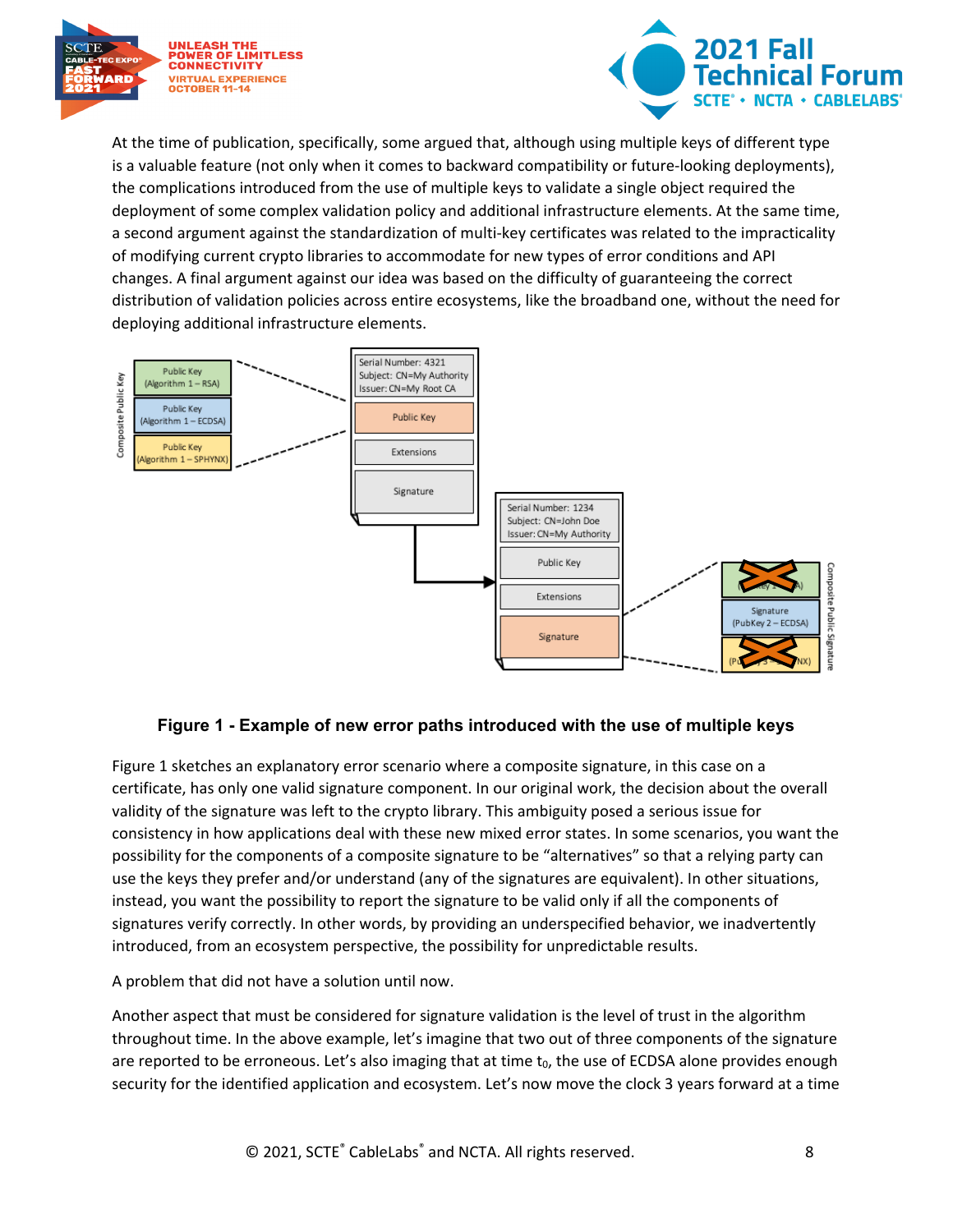



 $t_1$  =  $t_0$  + 3 years. Is the signature still to be considered valid? Without additional indications from a trusted source, applications and users are faced with an impossible task that cannot be easily resolved.

The next section explains how we solved the identified problems by introducing a second data structure that explicitly defines the relationship across the different key and signature components.

# <span id="page-8-0"></span>**4. Composite Crypto vs. Combined Crypto**

As described in the previous section, the fact that there were no clear semantics associated with the Composite Crypto was the source of the issues we were facing. This was reflected by the need of requiring crypto libraries to change their current APIs to support different validation policies. Because this might not be practical and might hinder adoption, we defined an alternative mechanism to drive the deterministic behavior when validating multi-key signatures. The core of our solution turned out to be extremely simple: defining, on top of the current ones, a new set of algorithm identifiers for keys and signatures that we call *Combined Crypto*.

With the introduction of these new OIDs (one for subjectPublicKeyInfo identifiers and one for Signature identifiers), we now have the possibility to explicitly define, via OIDs, the logic operations that crypto libraries must apply when validating the multi-key signatures.

When the *Composite Crypto* identifiers (also referred to as compositeOr) are used, the relationship across the different signatures is a logical "OR". This means that the crypto library can use ANY of the signature components to determine the validity of the entire signature. A simple deterministic algorithm can be defined that goes through the list of signatures and stops at the first correctly validated one. If no signatures are correctly validated (i.e., because the values are corrupted or because the entity does not support the specific algorithm), the overall signature is not valid.

When the *Combined Crypto* identifiers are used instead, the relationship across the different signatures is a logical "AND". This means that the crypto library must, in this case, positively verify ALL the signature components before being able to declare the whole signature valid. Also in this case, a simple deterministic algorithm can go through the list of signatures and stop at the first incorrectly validated one. If even one signature is not correctly validated (e.g., because of erroneous calculations or unsupported algorithm), the overall signature is not valid.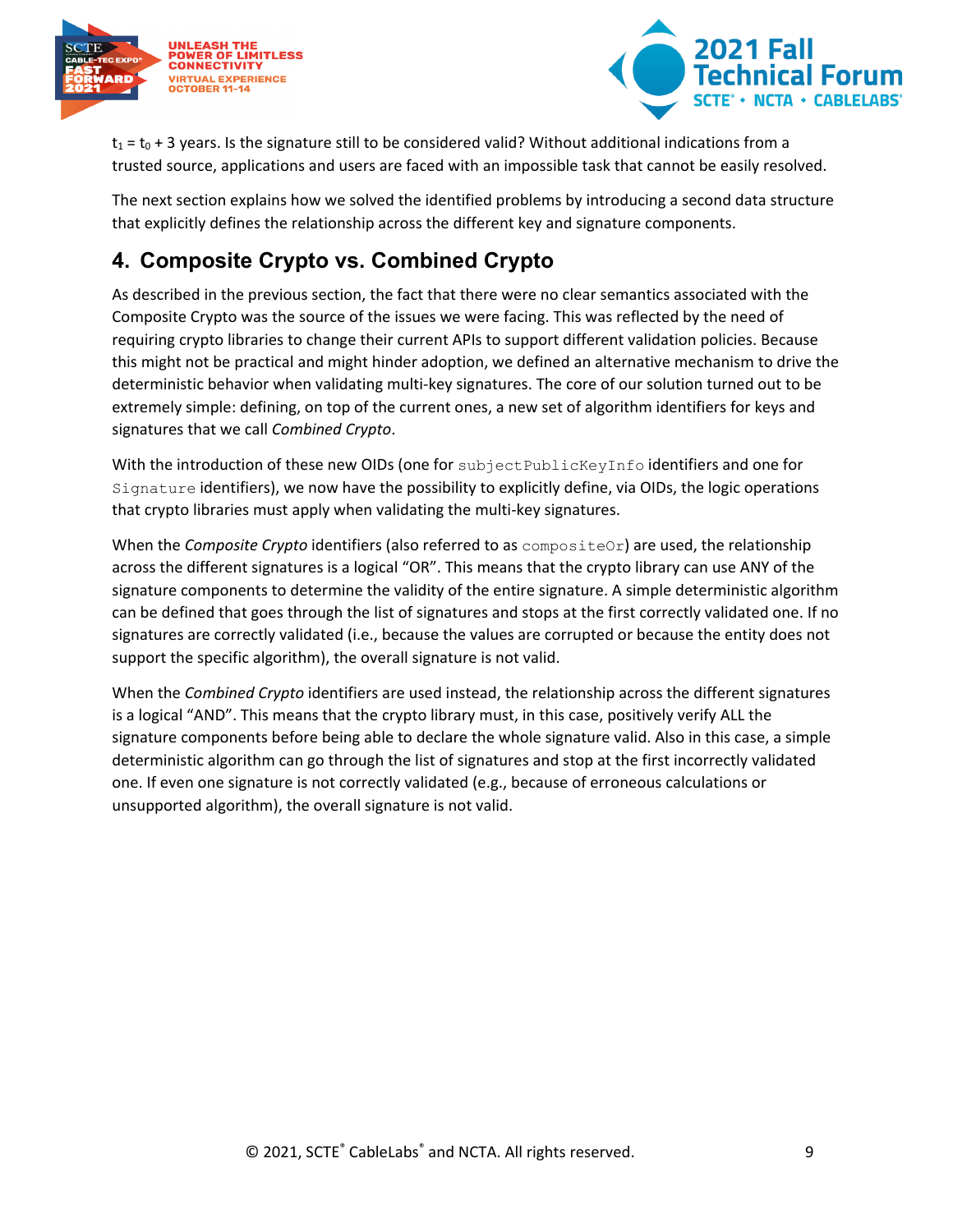



### <span id="page-9-0"></span>**4.1. Advanced Key Structures**



#### **Figure 2 - Tree Representation of a Multi-Key Public Key Info structure**

<span id="page-9-1"></span>[Figure 2](#page-9-1) provides a tree representation of a key structure where the use of the "AND" and "OR" logical functions are leveraged. In the provided example, the represented key structure mandates for the use of an RSA component in the Combined Key container together with one of the two components from the Composite Key one. In fact, as previously discussed, when validating the components of a Combined key (as in this example), all of them must be validated correctly and that requires both the RSA and the Composite Key signatures to be valid. Back to the specific example, this translated to the need for the RSA signature to be valid together with, at least, one of the components in the Composite Key, i.e., the Dilithium or the Falcon signatures.

By following the described approach, CAs and PAs can design their certificate profiles with specific key structures for their certificates with deterministic behavior. For example, PKI architects can now decide to use a classic algorithm as the first element in a Composite Key to maximize backward compatibility. Another optimization strategy could be to maximize efficiency by using the fastest algorithm, from a validation standpoint, as the first element in composite keys, while using other FIPS and/or non-FIPS algorithms in combined keys to enforce the use of both types of cryptography together (i.e., classic and post-quantum).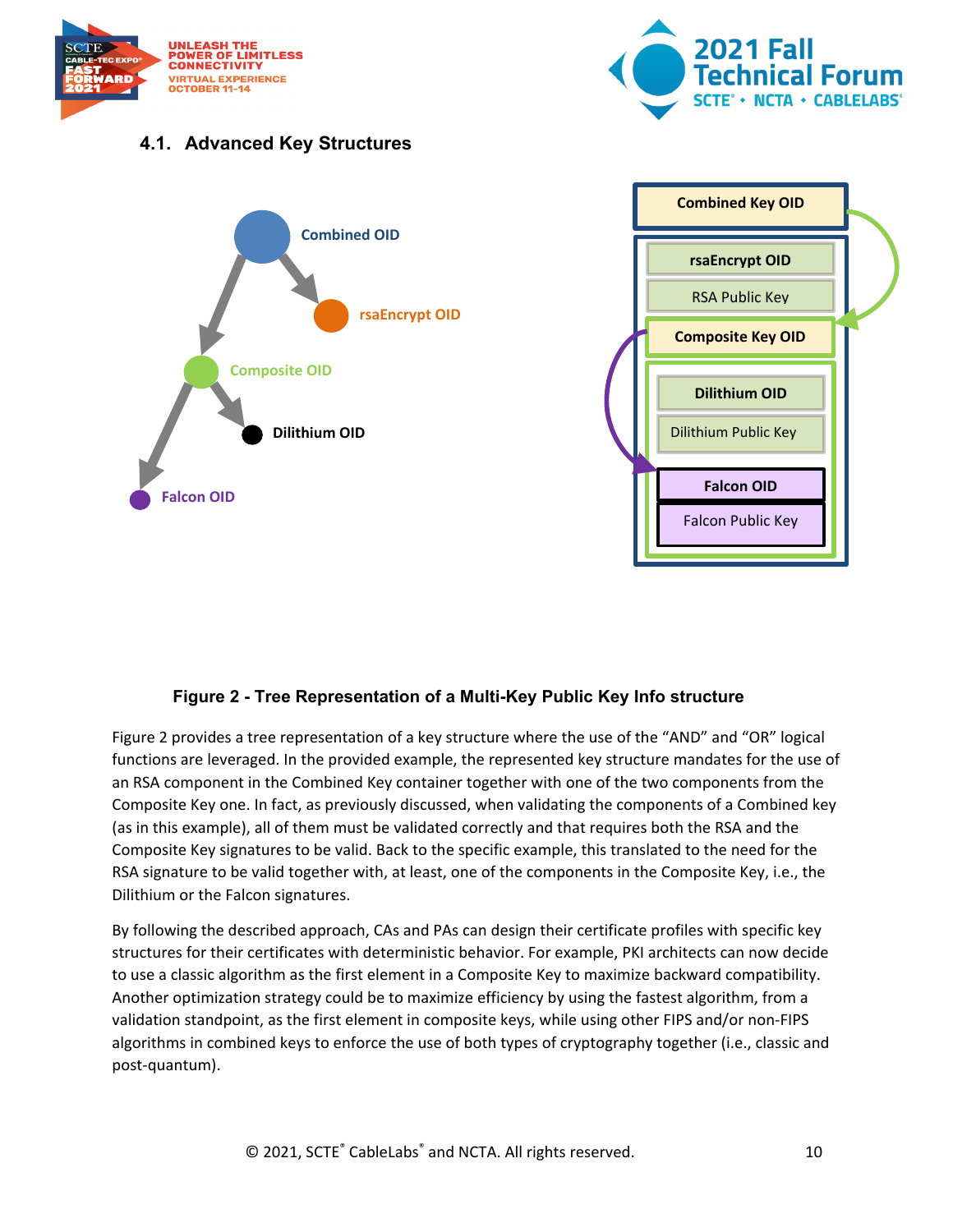



### <span id="page-10-0"></span>**4.2. A Deterministic Algorithm for Multi-Key Signature Validations**

When using multi-key certificates, the subjectPublicKeyInfo structure of the certificate can have two different types of OIDs. The first type of OIDs is a container OID (i.e., the Composite or Combined ones) while the second type is a "real" algorithm OID such as, for example, rsaEncryption. [Equation 1](#page-10-1) provides a deterministic algorithm for validating multi-key signatures in pseudo programming language.

|                        | FUNCTION: Validate Signature Component                                                               |
|------------------------|------------------------------------------------------------------------------------------------------|
|                        | If Signature OID is Combined:                                                                        |
|                        | For Each Component in Combined:<br>If Signature Component is Combined:<br>ERROR: Recursion<br>End If |
|                        | If Validate Signature Component is NOT Valid<br>Return False<br>End If                               |
| End For<br>Return True |                                                                                                      |
| Else                   |                                                                                                      |
|                        | If Signature OID is Composite:                                                                       |
|                        | For Each Component in Composite:<br>If Signature OID is Composite:<br>ERROR: Recursion<br>End Tf     |
|                        | If Validate Signature Component is Valid<br>Return True<br>End Tf                                    |
|                        | End For<br>Return False                                                                              |
| Else                   |                                                                                                      |
| Else                   | If Validate Signature Component is Valid<br>Return True<br>Return False<br>End Tf                    |
| End Tf                 |                                                                                                      |

*Equation 1 - Multi-Key Signature Validation Algorithm*

<span id="page-10-1"></span>For each of the nested components in combined signatures we evaluate it. We stop the validation process as soon as one component does not verify correctly. In this case the full combined key is invalid. On the other hand, if all components of the combined signature verify correctly, the combined key is considered valid.

For each of the nested components in composite signatures, we also evaluate it. However, differently from the combined key container, in this case we consider the composite key valid if at least one of the components is valid. The algorithm goes through the list of components and considers the composite key valid as soon as one component validates correctly. Conversely, the composite key is invalid if all the components (and not just one as in the combined key case) do not validate correctly.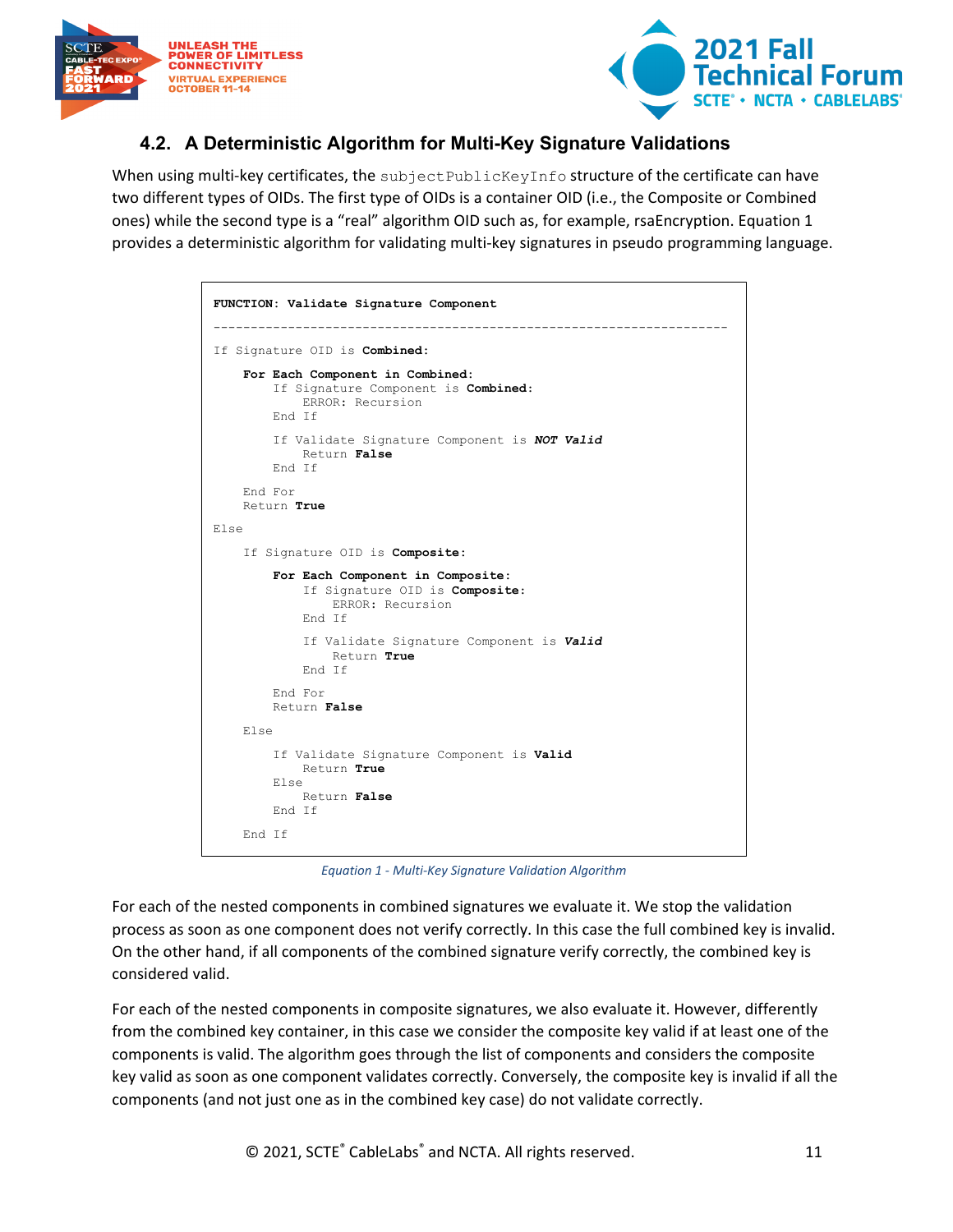



# <span id="page-11-0"></span>**5. Algorithm Revocation Via CRLs and OCSP Responses**

With the possibility of algorithms being completely compromised overnight by quantum computers, PKIs are faced with a new problem: distrusting certificates that use a specific public key algorithm. Independently from the use of multi-key or single-key certificates, the inability, today, to provide such a mass-revocation tool can hinder our ability to effectively revoke the use of an algorithm.

*We are missing, today, an important tool in PKIs that is relevant for Post-Quantum algorithms deployment efforts, and that is Algorithm Revocation.*

We can easily see the impact of the lack of such tool with the latest example of algorithm deprecation that required a long time to complete (SHA-1). Specifically, when looking at the evolution of the deprecation process, we notice how it has happened very slowly and its resolution used ad-hoc criteria and deployment strategies instead of delivering formal ways to revoke its use across entire ecosystems. As a result, Certification Authorities, although they are there to guide the ecosystem and have the authority to revoke identities as needed, they still lack practical tools and options to enforce algorithm deprecation.

### <span id="page-11-1"></span>**5.1. Policy Authorities as Sources of Trust**

Since we introduced the concept of algorithm revocation in conjunction with multi-key environments, some critiques have been directed at the chosen trust model arguing that an external authority should be the one to provide algorithm deprecation information. Because this is an important governance principle, we want to provide additional considerations that can help understanding the principles we rely on when extending existing revocation mechanisms.

The trust model that is usually assumed in PKIs mandates for CAs to keep all participants in the ecosystem behaving according to a common policy. Therefore, CAs are already entities with a clear mandate to protect the integrity of the ecosystem by following verifiable procedures - this includes the possibility to revoke certificates. CAs are, therefore, the entities that, in accordance to defined policies, should provide indications about which type of keys should not be trusted throughout the PKI lifecycle.

In a trust infrastructure, besides the set of CAs that provide their services to the community, it is common practice to deploy a Policy Authority that is responsible for the ecosystem Certificate Policy (CP). When available, the content of the policy document is used to align CAs requirements across the whole ecosystem. In the DOCSIS PKI, the Policy Authority is operated by CableLabs on behalf of the entire ecosystem and is appointed with the task of making sure that the whole PKI is secure. As this governance model has been successfully exported to other ecosystems of interest for the broadband industry, our work can be extended and adopted in other device-centric ecosystems where a common trust infrastructure enables interesting and effective crypto-migration strategies (e.g., Wi-Fi Alliance/Passport 2.0, CBRS-A, etc.)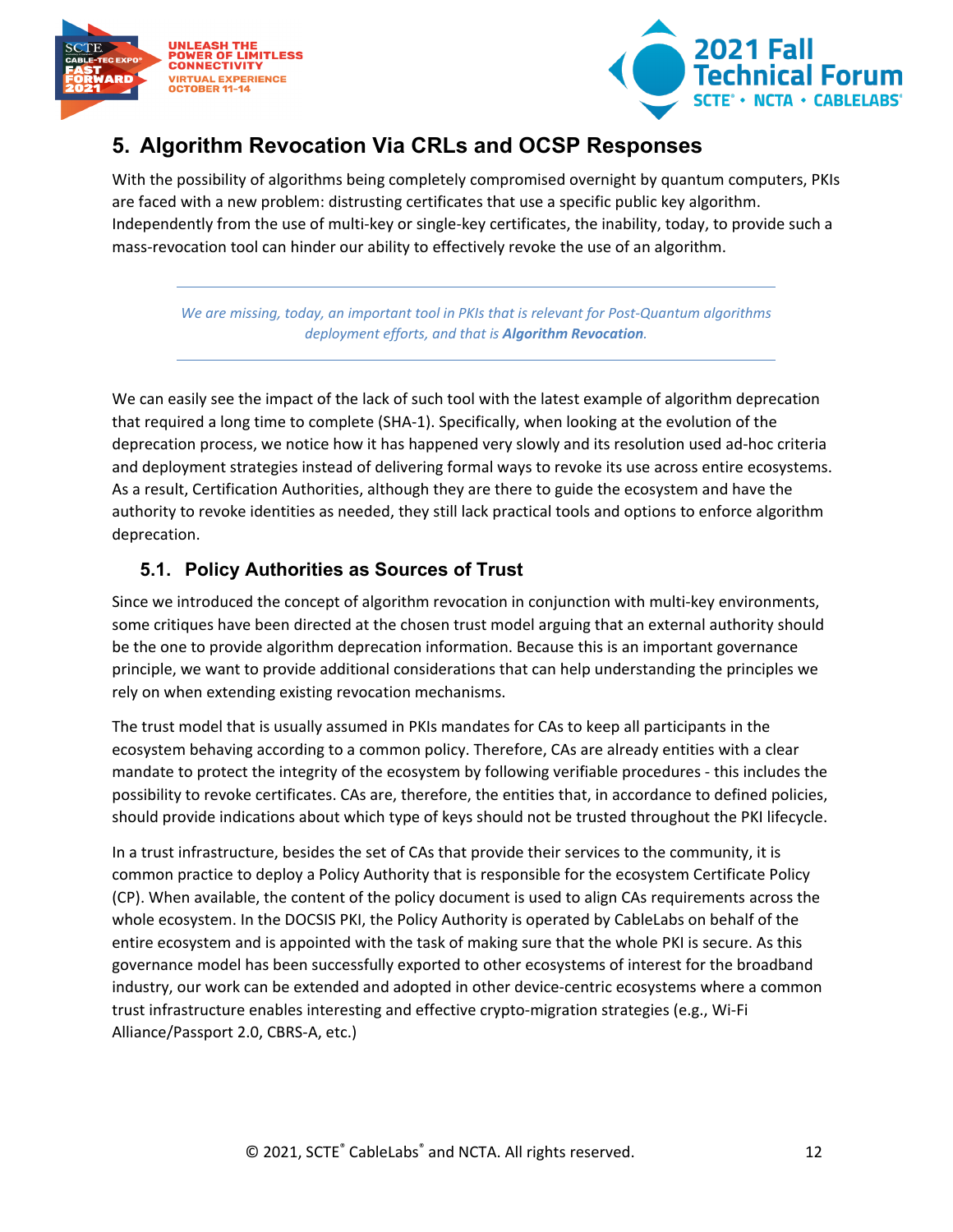



## <span id="page-12-0"></span>**5.2. Algorithm Revocation vs. Certificate Revocation**

When considering revocation and its practical impact over the ecosystem, an important consideration to make is related to the scalability of algorithm revocation vs. certificate revocation. Today, when a crypto algorithm needs to be replaced because of possible security risks or compromises, CAs must revoke every single affected certificate to make sure that the faulty algorithm is not used anymore.

Even when the higher levels of the PKI are protected with quantum safe algorithms (i.e., Root and Intermediate CAs), the option of using traditional revocation mechanism, i.e., via serial numbers, comes with very high costs related to adding many certificates to the revoked lists – both CRLs and OCSP servers are negatively impacted by these massive revocation events and can easily collapse under this added load (e.g., in the DOCSIS PKI the number of active certificates to revoke can be in the hundreds of millions). Conversely, the revocation mechanism described in this invention provides a very efficient way to mass-revoke certificates when and if needed. The mechanism is lightweight both on the Certificate Service Providers (or CSPs) when creating and distributing this information, and on the client when validating certificate chains and signatures. The rest of this Section provides a detailed description of the data structures, procedures, and extensions we defined to enable algorithm revocation.

### <span id="page-12-1"></span>**5.3. Algorithm Revocation and Multi-Key Environments**

The lack of standardized secure mechanisms to provide algorithm revocation is not a new problem. However, with the introduction of multiple keys within a single certificate, the problem of algorithm revocation becomes more evident.

In our work we focus on revocation of key structures, rather than a simply focusing on algorithms, to provide the possibility to better manage algorithm trust. For example, there might be the need to revoke a specific key configuration across the whole set of issued certificates (i.e., a specific algorithm or a specific algorithm hierarchy) without having to completely revoke its use in other cases. To address all these use cases, our work allows the ecosystem administrators to revoke, for example, the use of RSA as a primary key type in certificates or within Composite Key containers, but still allow the use of the RSA algorithm when used as a component of a Combined Keys (e.g., RSA + Post-Quantum Algorithm).

An example of the complexity that raises with the introduction of multi-key certificates can be easily shown by looking at the evolution of algorithm deprecation over an extended period. Let's imagine the case where a relying party correctly verifies the signatures on a specific document or certificate and let's also imagine that this process is repeated over and over – while the validation results do not change, the trust in the algorithm itself can change. For example, one of the algorithms used in the PKI might be compromised or there might be a new requirement, during uncertainty, to prevent the use of classic and/or post-quantum algorithms by themselves (e.g., you must use a combined RSA and Falcon signature).

The mechanism described in this work addresses all these cases.

### <span id="page-12-2"></span>**5.4. Key Configuration Revocation**

The key configuration revocation mechanism we introduce in this paper focuses on revoking specific key configurations via the use of key configuration revocation lists. To this purpose, we needed to provide a way to identify key configurations that must be distrusted. As discussed in Section [4.1,](#page-9-0) we can represent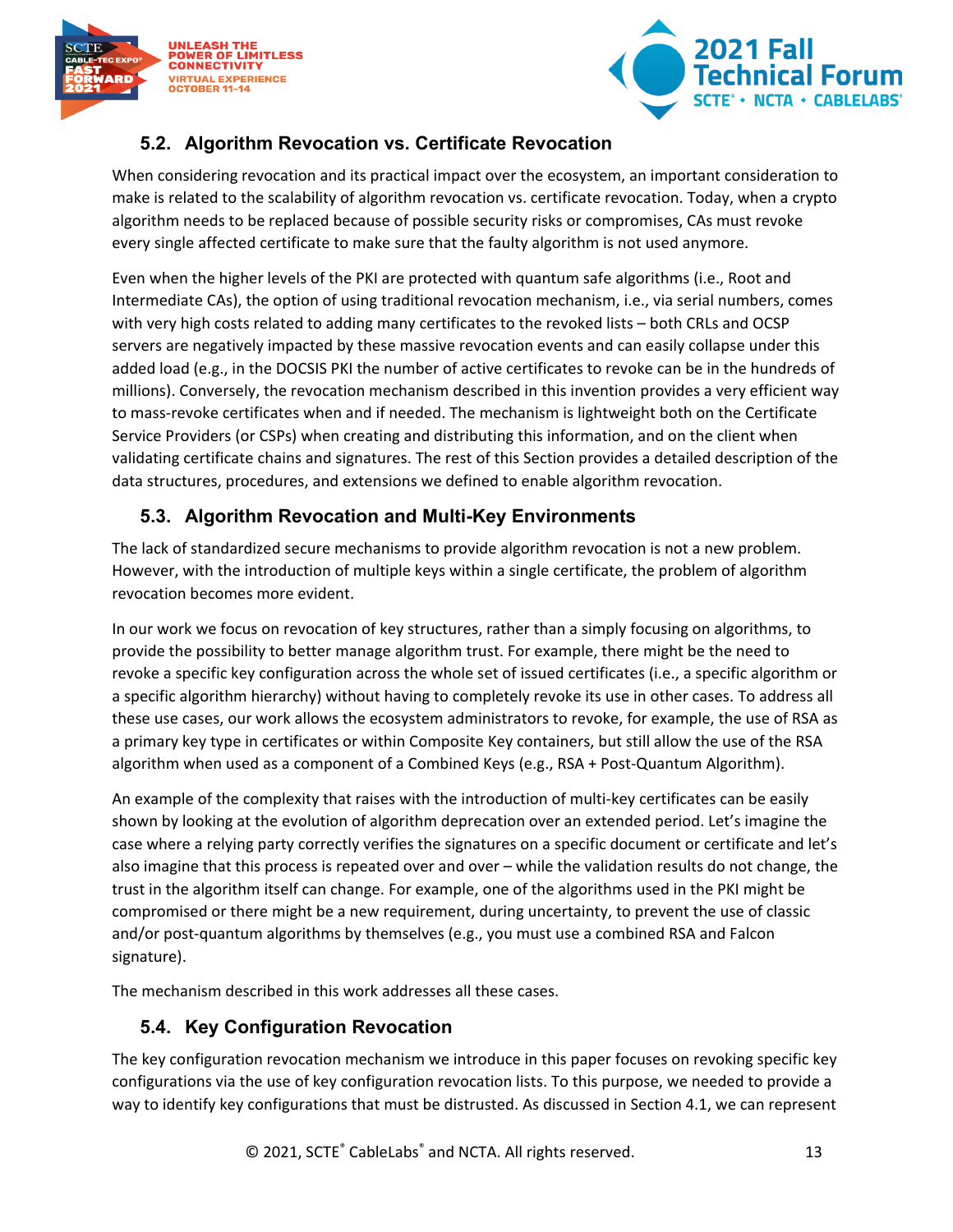



key configurations as binary trees where the Composite and Combined nodes provide the bifurcations in the tree structure, while the individual components represent the end nodes (or leaves) of the tree. Few example configurations are provided in Figure 4.



#### <span id="page-13-0"></span>**Figure 3 - Example Key Configurations for different types of primary algorithms.**

For each of the key configurations that the CA wants to deprecate or revoke (or is instructed to do so by the PA), the CA generates a sequence of OIDs that we refer to as the KeyConfigRevocationData. This list of algorithm OIDs is then embedded as the value of an extension in OCSP responses and CRLs that are issued from the CA (or the delegated signer). The value of the KeyConfigRevocationList extension is implemented as a SEQUENCE OF KeyConfigRevocationData.

More specifically, each of these entries provides information about how to uniquely identify the specific key configuration (e.g., "(Start)  $\rightarrow$  RSA" or "(Start)  $\rightarrow$  CompositeCrypto  $\rightarrow$  RSA"). Additionally, it is possible to specify an optional trust period for the algorithm in the form of doNotUseBeforeDate and doNotTrustAferDate fields.

The KeyConfigRevocationList data structure and associated identifier(s) are defined as follows:

```
keyConfigRevocationList-id OBJECT IDENTIFIER ::= 
           {iso(1) identified-organization(3) dod(6) internet(1)
           private(4) enterprise(1) OpenCA(18227) 13 }
KeyConfigId ::= 1..MAX OF OBJECT_IDENTIFIER
KeyConfigRevocationData ::= SEQUENCE {
                                    keyConfig KeyConfigId,
              --- Identifier of the specific Key Configuration
        --- identified by this data structure<br>doNotUseBeforeDate [0] GENERALIZED TIME
                              [0] GENERALIZED TIME OPTIONAL,
              --- Time before which the key configuration
        --- should not be used<br>doNotTrustAferDate [1] GE
                              [1] GENERALIZED TIME OPTIONAL,
             --- Timestamp after which the key configuration
              --- identified by keyConfig should not be trusted
              --- by the ecosystem clients anymore }
KeyConfigRevocationList ::= SEQUENCE (1..MAX) OF KeyConfigRevocationData
```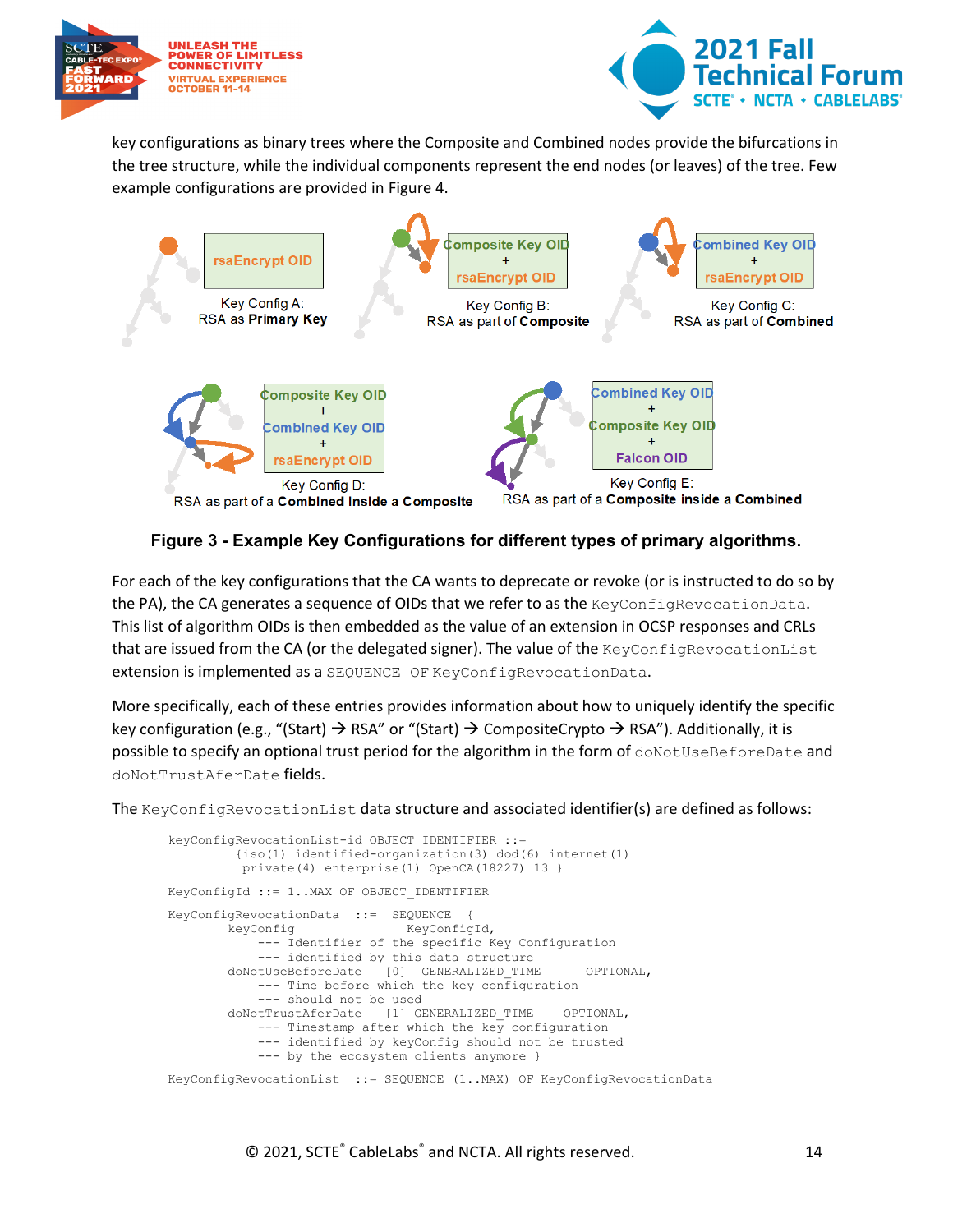



To deprecate a specific algorithm when validating certificates (e.g., RSA), the data structure of the key revocation extension (i.e., the keyConfigRevocationList) carries the specific algorithm identifier as the only value in the keyConfig field. This configuration would not prevent, however, the use of the identified algorithm inside Composite or Combined keys because the algorithm identifier's list would be different. To deprecate both the use of an algorithm as a primary key in the certificate and as a component of Composite Keys (but leaving the possibility to leverage it in a Combined Key), the CA would generate two entries. The first one carries a sequence that comprises only a single identifier, e.g., the RSA algorithm identifier. This sequence deprecates the use of the algorithm as a primary key. The second one carries the sequence "Composite Crypto OID  $\rightarrow$  RSA algorithm OID". This sequence deprecates the use of the algorithm as a component of Composite Keys (i.e., using RSA inside Composite Crypto keys).

### <span id="page-14-0"></span>**5.5. Deprecating the use of multi-key certificates**

CAs might also need a mechanism to deprecate the use of Composite Crypto or Combined Crypto within the ecosystem for when, for example, a transitioning period is over, and infrastructures and devices have fully transitioned to the new algorithms.

In this case, no additional mechanisms are required because the very same approach described in this paper can also be used to deprecate multi-key certificates: the CA generates a KeyConfigRevocationData entry where the keyConfigId carries only the Composite Crypto or the Combined Crypto object identifier(s) as needed.

# <span id="page-14-1"></span>**6. Solving the Multi-Key Encryption Conundrum**

Multi-key environments can provide interesting options to address encryption under today's cryptographic uncertainties. For this discussion, we choose the use case that deals with encrypting a document for a specific recipient as the explanatory relevant use-case. Specifically, the open problem we are focusing on is how to determine which key or set of keys should be used to encrypt a document for a recipient in the presence of multiple certificates and algorithms.

Similarly to the algorithm revocation case, linking multiple keys to the same identity is not a new problem and still we have no standardized solutions for it. In fact, there is no accepted procedure, today, to securely link together identities contained in different certificates that might even be issued from different CAs or different PKIs.

## <span id="page-14-2"></span>**6.1. Encryption, Certificates, and Multiple Algorithm Support**

To better explain the issues that crypto libraries and applications need to address when supporting multiple algorithms to encrypt data, let's go back to our example and describe the process of encrypting a document that is to be shared with a single recipient. In our example, let's assume that multiple algorithm support (e.g., RSA and Dilithium-Crystals) is required but only single-key certificates are deployed. This can happen, for example, when encrypting an e-mail for a recipient that might have multiple certificates, i.e., one with an RSA key and another with a Dilithium-Crystals one. For brevity and clarity, in the rest of the discussion we omit the description of the procedures for encrypting the data via a symmetric algorithm (not relevant for our discussion) and focus on the differences, when considering the encryption process, between single-key and multi-key certificates.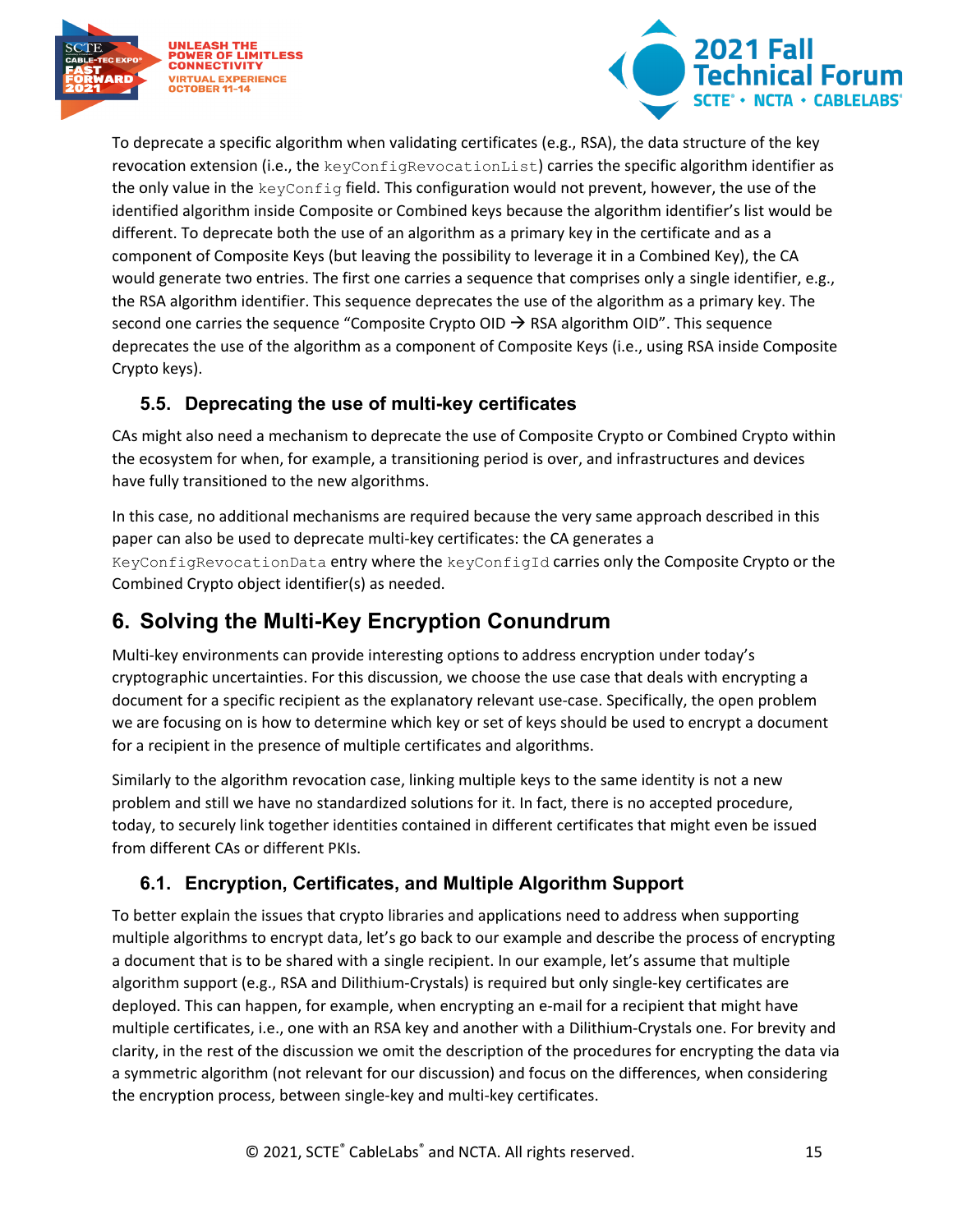



Before encrypting, applications must validate the revocation status of the recipient's certificate by accessing the certificates' revocation information (i.e., CRLs or OCSP responses) from the appropriate URL for all the certificates in the validation chain of the recipient. This is an essential step that prevents the leakage of the encrypted information for compromised certificates or keys. Without any indication of what the status of the algorithm (or key configuration) is or might be in the future, applications will happily encrypt the data for each of the certificates and possibly leak the encrypted content if one of the algorithms is broken.

This simple example shows the two main issues that the industry faces under the current crypto uncertainty when single-key certificates are used: dealing with the inefficiency of using multiple certificates connected to a single identity (i.e., need to interact with multiple infrastructures/services for a single encryption/validation operation) and the inability of efficiently communicating how to leverage the security of multiple algorithms together (i.e., "AND" or "OR" operations).

When looking at the first issue, multi-key certificates provide a distinct advantage: the need for less queries to the infrastructure. Specifically, because applications have to validate only one certificate chain per recipient, the number of requests to OCSP and CRL servers is greatly reduced. For example, in a three-tier infrastructure (i.e., Root CA, Intermediate CA, End-Entities) with three different algorithms deployed via single-key certificates, applications might need to perform up to six different OCSP or CRL queries and securely store 3 different Root CAs, while when multi-certificates are used, applications might need up to only 2 different queries and securely store a single Root CA. When looking at the second issue, the application that is performing the encryption is faced with the same uncertainty we noticed in the first formulation of our composite cryptography proposal (i.e., lack of deterministic behavior) because there is no possibility to dictate if the keys in the different certificates are equivalent or if they must be used together.

Ultimately, this one-to-one paradigm (i.e., one key for one identity) is also reflected everywhere in X.509 trust infrastructures where the assumption is that different certificates are associated with possibly different identities. Multi-key certificates solve the underlying conundrum by using a single identity, thus enabling the use of multiple algorithms across the board: from network functions to document signing.

### <span id="page-15-0"></span>**6.2. More Efficient Encryption Process with Multi-Key Certificates**

As described earlier, the ambiguity that was introduced with the initial proposal for multi-key certificates is completely resolved in this work by using explicit logic operations across keys and signatures that are completely defined by the specific OID used (Composite or Combined). Also in the encryption case, we leverage the separation of "OR" and "AND" logic operations to provide crypto libraries with deterministic encryption and decryption behavior. [Table 2](#page-16-2) provides a summary of the differences between Composite and Combined crypto when it comes to encryption options. Specifically, a Composite Key is enabled for encryption if at least one of the components algorithms supports encryption while a Combined Key is enabled for encryption if all the components' algorithms support encryption.

Back to our example, by providing algorithm deprecation information together with certificate revocation information, the encryption process can be performed even more securely than we do today and increase flexibility by supporting forward-looking or backward-compatible key structures. Even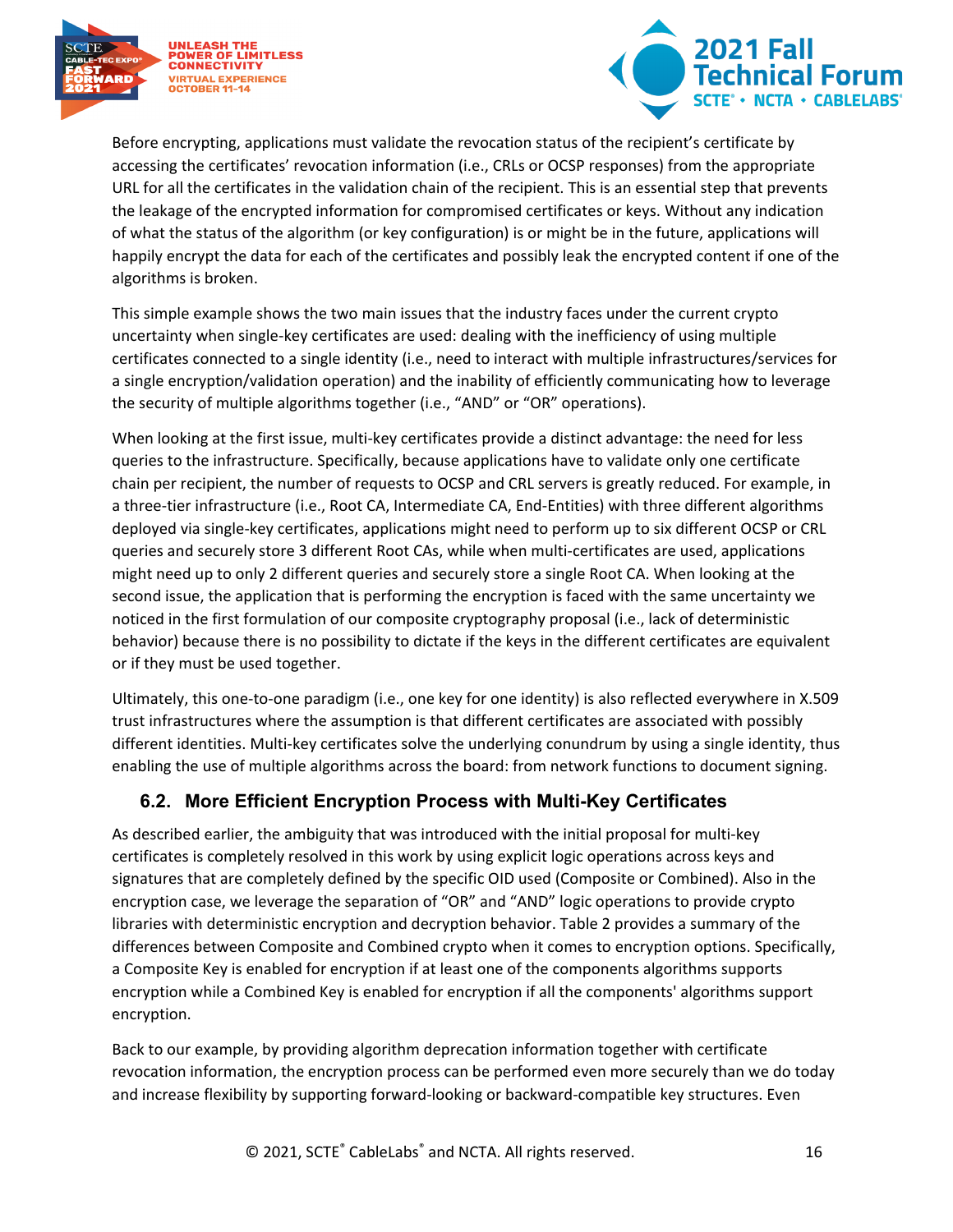



outside the multi-certificate use-case, the availability and use of key configuration deprecation enhances the security of the whole ecosystem and help to prevent possible data breaches.

<span id="page-16-2"></span>

| <b>Composite Crypto</b>                              | <b>Combined Crypto</b>                               |
|------------------------------------------------------|------------------------------------------------------|
| When Encrypting for a Composite Key, the             | When Encrypting for a Combined Key, the              |
| encryption is performed with all the public keys     | encryption is performed with all the keys in a       |
| <b>SEPARATELY</b>                                    | <b>COMBINED</b> way                                  |
| When Decrypting with a Composite Key, the            | When Decrypting with a Combined Key, the             |
| decryption can be performed with ANY of the          | decryption must be performed with ALL the            |
| <i>private keys</i> related to the single public key | <i>private keys</i> related to the single Public Key |
| components (OR)                                      | components (AND)                                     |

### **Table 2 - Encryption Operations for Composite and Combined Crypto**

## <span id="page-16-0"></span>**7. Conclusions and Future Work**

In this work we provide a description of the latest results when it comes to Composite Crypto and deployment of post-quantum algorithms. Specifically, we extend our original proposal to address the origin of the processing uncertainty that affected our original proposal: an incomplete design.

By adding a new set of OIDs, we can now express what the relationship across signatures (or keys) should be, thus providing a deterministic validation and encryption process. This simple enhancement unlocks deterministic behavior for crypto libraries without the need for deploying complex validation policies as it was initially envisioned. In other words, with the discussed new additions to our framework, the key structure of multi-key certificates itself provides clear validation, encryption, and decryption processing rules for crypto libraries.

On top of these important results, we identified CRLs and OCSP responses as the preferred mechanism to carry sequences of OIDs (and validity periods) to deprecate individual key configurations. This mechanism for algorithm revocation can be used in conjunction with both single key and multi key certificate environments.

Ultimately, the considerations contained throughout the paper show that the use of multi-key certificates can lower the cost of multiple algorithm deployment and provide the possibility to better manage, at the ecosystem level, the risks related to cryptographic failures. As we continue to evolve tools and specifications for multi-key environments, we envision that their deployment might become a common mechanism for delivering dynamic crypto-agile ecosystems in the future and, at the same time, simplifying new algorithm deployments and support algorithm migrations processes.

# **Abbreviations**

<span id="page-16-1"></span>

|                     | certification authority                   |
|---------------------|-------------------------------------------|
| <sup>1</sup> CBRS-A | citizens broadband radio service alliance |
| <b>CRL</b>          | certificate revocation list               |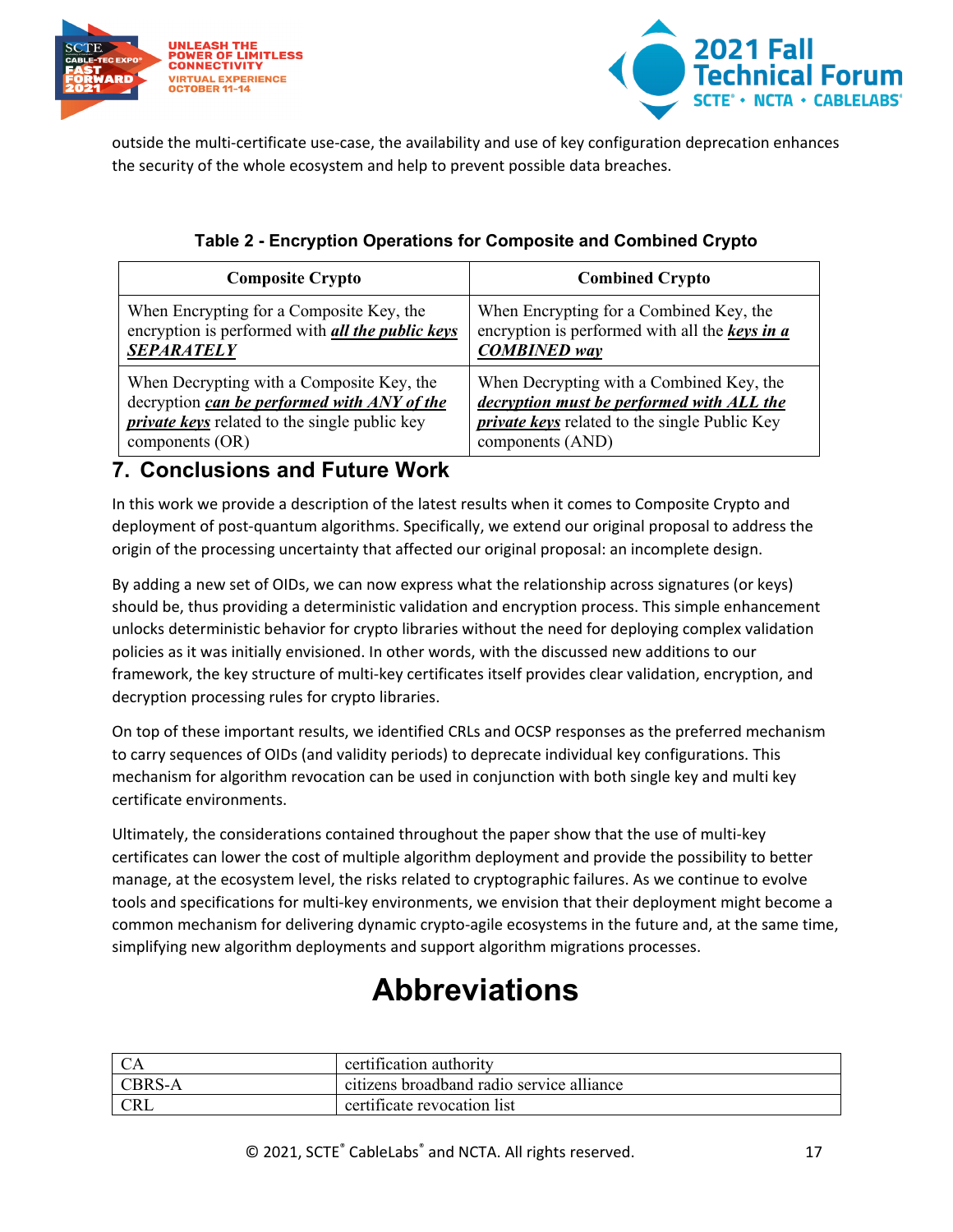



| <b>CSP</b>      | certificate service provider                           |
|-----------------|--------------------------------------------------------|
| <b>CVP</b>      | closest vector problem                                 |
| <b>DER</b>      | Distinguished Encoding Rules                           |
| <b>DOCSIS</b>   | Data Over Cable Service Interface Specifications       |
| DH              | Diffie-Hellman                                         |
| EC              | <b>Elliptic-Curves</b>                                 |
| <b>ECDSA</b>    | Elliptic-Curves Digital Signing Algorithm              |
| EE              | end entity                                             |
| <b>FIPS</b>     | Federal information processing standard                |
| <b>HSP</b>      | hidden subgroup problem                                |
| <b>ICA</b>      | intermediate certification authority                   |
| $\text{I-D}$    | internet draft                                         |
| <b>IETF</b>     | Internet Engineering Task Force Standards Organization |
| <b>KEM</b>      | key encapsulation mechanism                            |
| <b>KEX</b>      | key exchange (algorithm)                               |
| <b>NIST</b>     | National Institute of Standards and Technologies       |
| PA              | Policy Authority                                       |
| <b>PKC</b>      | public-key cryptography                                |
| PKI             | public-key infrastructure                              |
| <b>OCSP</b>     | online certificate status protocol                     |
| <b>OID</b>      | object identifier                                      |
| <b>PFS</b>      | perfect forward secrecy                                |
| PQ              | Post quantum                                           |
| PQA             | post-quantum algorithm                                 |
| $Q\overline{C}$ | quantum computing                                      |
| R-PHY           | Remote RF Layer (PHY)                                  |
| <b>RSA</b>      | Rivest-Shamir-Adleman (cryptosystem)                   |
| $SHA-1$         | Secure Hash Algorithm (160 bits)                       |
| <b>SCTE</b>     | Society of Cable Telecommunications Engineers          |
| <b>SVP</b>      | Shortest vector problem                                |
| <b>TA</b>       | trust anchor                                           |
| <b>TLS</b>      | <b>Transport Layer Security</b>                        |
| <b>SCTE</b>     | Society of Cable Telecommunications Engineers          |
| S/MIME          | secure e-mail message format                           |
| Wi-Fi           | wireless                                               |
| X.509           | standard format for digital certificates               |
| <b>XOR</b>      | exclusive OR operator                                  |

# **Bibliography & References**

<span id="page-17-0"></span>[Ec05] American National Standards Institute, *Public Key Cryptography for the Financial Services Industry: the Elliptic Curve Digital Signature Algorithm (ECDSA)*, ANSI X9.62, November 2005.

[Rsa16] The Internet Engineering Task Force (IETF) – IETF RFC 8017. PKCS #1: RSA Cryptography Specifications Version 2.2, edited by K. Moriarty et al., November 2016. Also available at https://datatracker.ietf.org/doc/rfc8017/